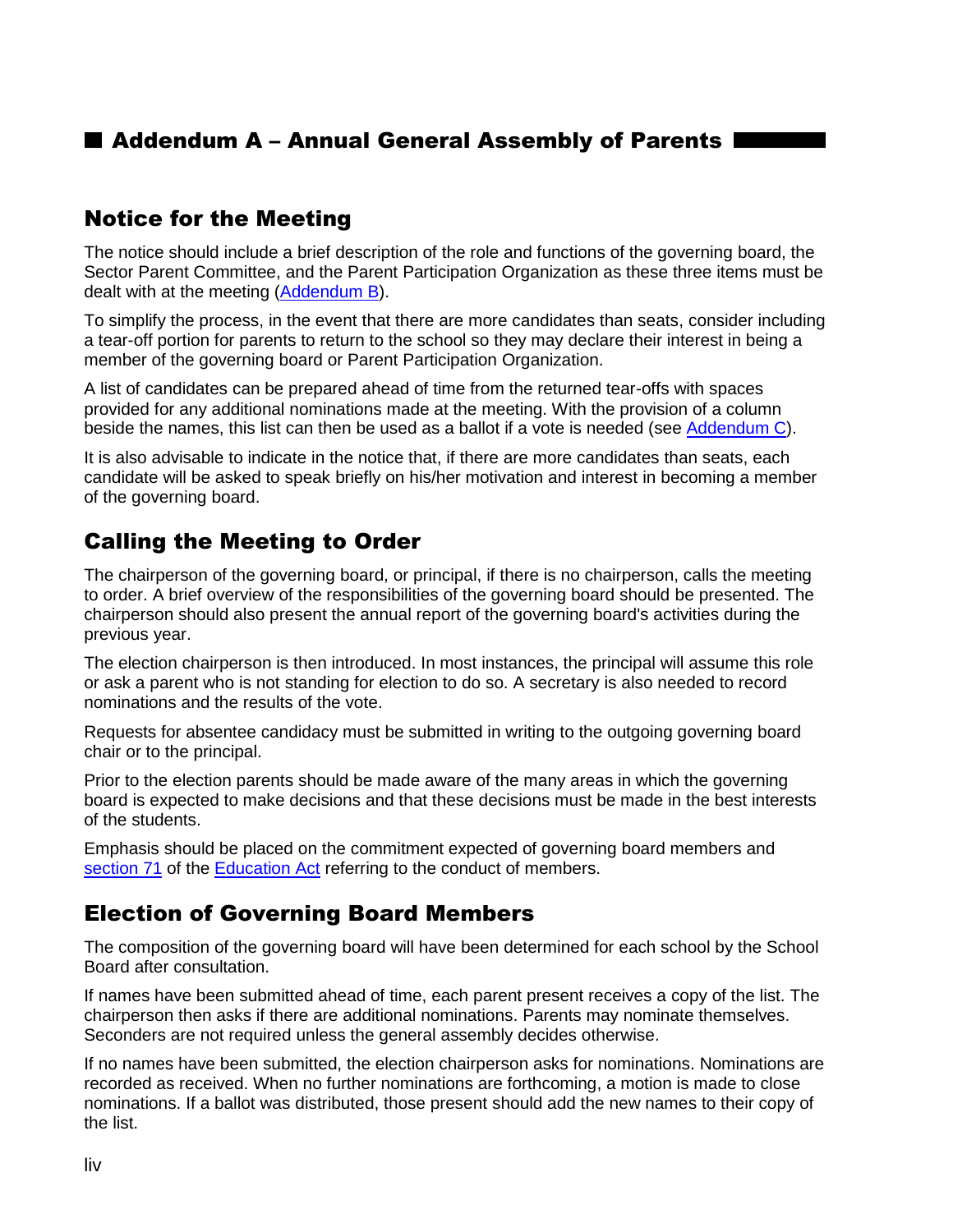If more than the required number of names is placed in nomination, an election is declared. If a list has been distributed, it can become the ballot and each parent can check the names of the required number of Parent Members for whom he/she wishes to vote.

Prior to the vote, the general assembly may request that the candidates present themselves.

The ballots are collected and counted, by three people not on the ballot. The election chairperson announces the results by reading the names of those elected but not the number of votes for each. A motion to destroy the ballots may be called for by the election chairperson.

The first meeting of the governing board will be held at a later date. The governing board may have an established day each month that they meet, or the principal should consult with the parent and staff representatives elected to the governing board and set a date agreeable to all parties. Any established schedule should be ratified at the first meeting of the governing board.

If fewer than the required number of parents are elected, a governing board cannot be formed. Elections to the governing board can take place no later than September  $30<sup>th</sup>$ . The parent community can therefore be mobilized to attend another general assembly on another occasion within the remaining timeframe from the date of the AGA to elect parents to any vacant seats. Failing this, all duties and functions will be assumed by the principal.

# Election of the Representative and Alternate to the Sector Parents' Committee

The parents attending the meeting elect a representative to the Sector Parents' Committee from among the governing board parent members. They also elect a substitute to attend and vote at meetings of the Sector Parents' Committee when the elected representative is unable to attend. Both the representative and the substitute **must** be chosen by the general assembly [\(s. 47\)](http://www2.publicationsduquebec.gouv.qc.ca/dynamicSearch/telecharge.php?type=2&file=/I_13_3/I13_3_A.html#s47).

## Establishment of a Parent Participation Organization [\(S. 96\)](http://www2.publicationsduquebec.gouv.qc.ca/dynamicSearch/telecharge.php?type=2&file=/I_13_3/I13_3_A.html#s96)

The parents in attendance at the general assembly decide whether or not to form a Parent Participation Organization, which is composed of parents of students attending the school.

If the general assembly chooses to form a PPO, it determines the name, the composition and the operating rules and elects the members.

A brief description of the Parent Participation Organization is included in Addendum B.

## Sample Agenda for the Annual General Assembly of Parents

- 1. Opening and Welcome
- 2. Naming of Secretary
- 3. Approval of Agenda
- 4. Approval of Minutes of last year's General Assembly of Parents
- 5. Role and Function of Governing Board, Parents' Committee, and PPO
- 6. Word from the Principal
- 7. Adoption of the Election Procedure
- 8. Governing Board
	- 8.1 Presentation of Annual Report
	- 8.2 Introduction of current members
	- 8.3 Election of new members
- 9. Parents' Committee 9.1 Report from outgoing Parent Representative